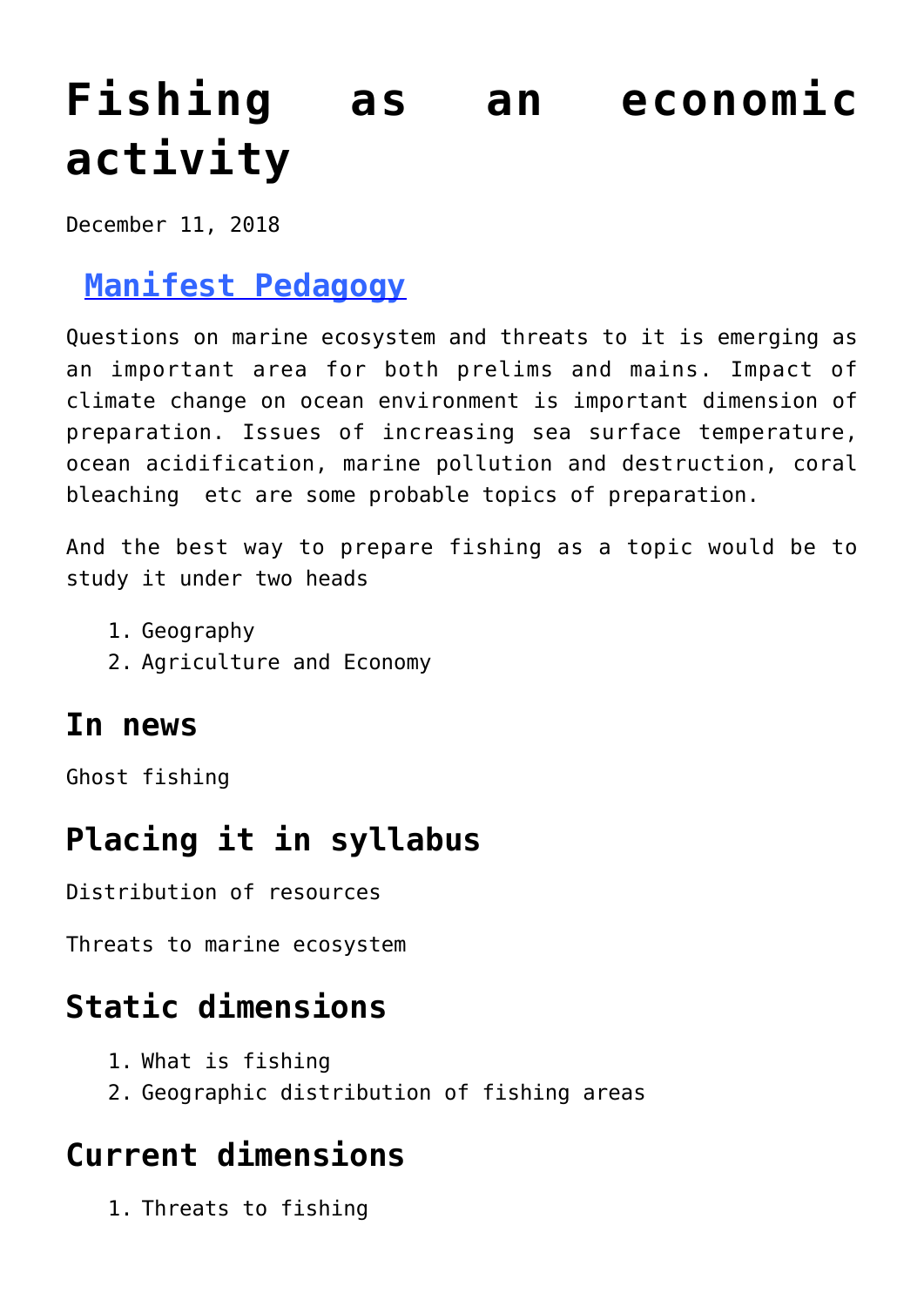2. Ghost fishing

# **Content**

### **What is fishing?**

The science of producing fish and other aquatic resources for the purpose of providing human food, although other aims are possible (such as sport or recreational fishing), or obtaining ornamental fish or fish products such as fish oil. Fisheries are harvested for their value either commercial, recreational, or self-consumption.

### **Geographic distribution of fishing areas**

There are five major fishing grounds of world. These are:

#### **(a) The North West Pacific Region**.

1. Extends southward from the outer Aleutian Islands in the north to the central Pacific, north of the Philippine Islands.

#### **(b)The North East Atlantic and adjacent waters of the Arctic**

- 1. Extending from Iceland to Mediterranean shores including the European countries especially Norway, Denmark, Spain Iceland and the United Kingdom.
- 2. Shallow waters of the North Sea especially the most exploited Dogger bank are important areas where fishing is carried out all round the year.

#### **(c) The North West Atlantic**

- 1. It includes Grand Bank and the Georges Bank area of the Northwest Atlantic.
- 2. The convergence of the Gulf Stream and the Labrador Current in that region enhances productivity.
- **(d) The North East Pacific**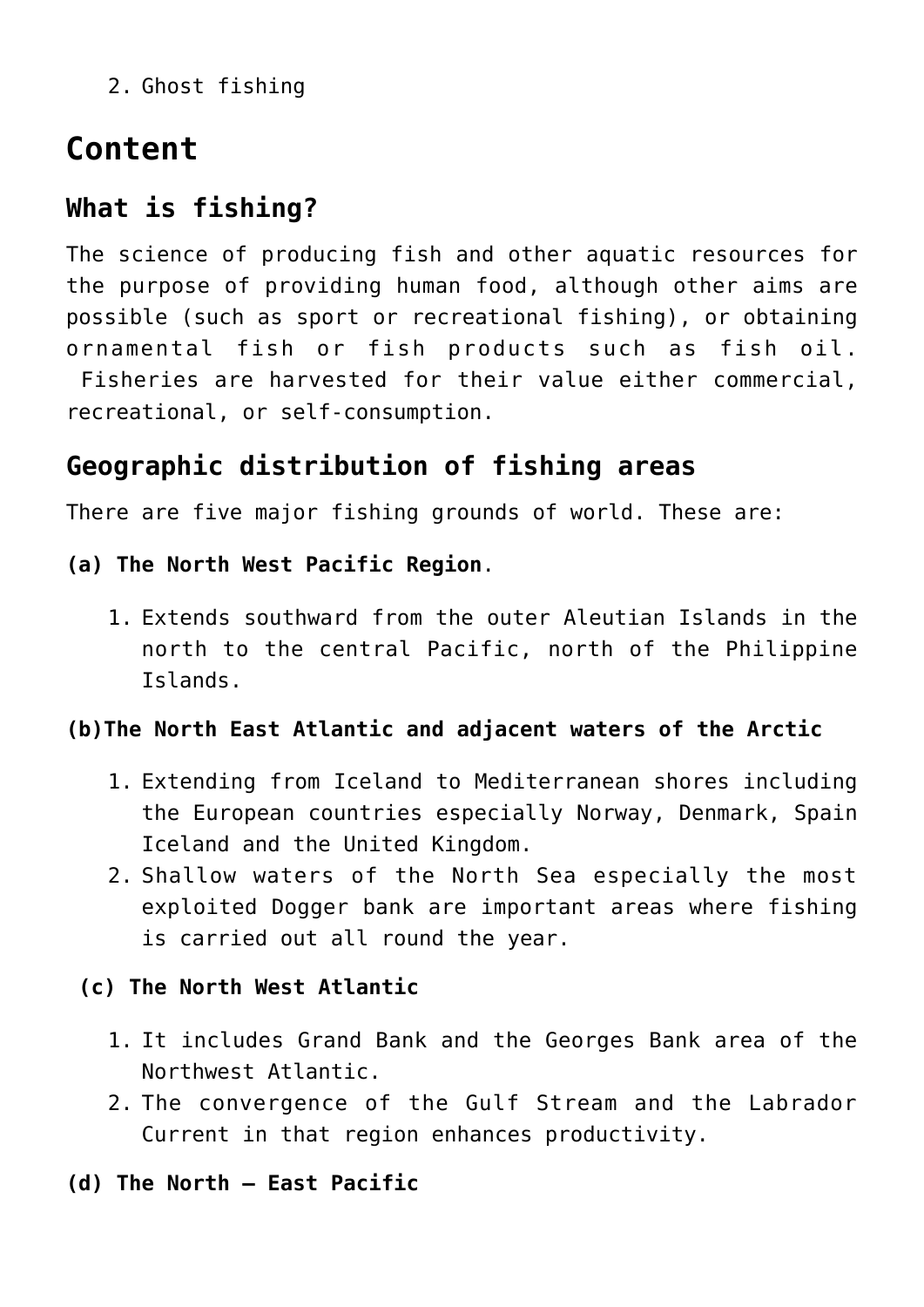- 1. Extending from Alaska to California along the western shores of North America form the fourth large fishing area of the world.
- 2. This fishing ground comprises the world's best cod fishing ground along with herring and haddock.

#### **(e) The South East Pacific**

1. **The northward flowing Peru Current provides an ideal environment for the anchovy culture because it is associated with a coastal upwelling of nutrient rich colder water laden** with plankton on which the anchovy feeds.

#### **(f) The West Central Pacific**

- 1. Extends from the Philippines and Indonesia southward to the Australian coast.
- 2. This area, together with the Indian Ocean, comprises a major marine environment not being fished at a maximum level.

### **What is Upwelling and how impacts Fishing:**

- Upwelling is an [oceanographicp](https://en.wikipedia.org/wiki/Physical_oceanography)henomenon that involves [wind-](https://en.wikipedia.org/wiki/Wind)driven motion of dense, cooler, and usually [nutrient](https://en.wikipedia.org/wiki/Nutrient)-rich water towards the [ocean](https://en.wikipedia.org/wiki/Ocean) surface, replacing the warmer, usually nutrient-depleted [surface](https://en.wikipedia.org/wiki/Surface_water) [water.](https://en.wikipedia.org/wiki/Surface_water)
- The nutrient-rich upwelled water stimulates the growth and reproduction of [primary producers](https://en.wikipedia.org/wiki/Primary_producers)such as [phytoplankton](https://en.wikipedia.org/wiki/Phytoplankton). Due to the [biomass](https://en.wikipedia.org/wiki/Biomass) of phytoplankton and presence of cool water in these regions, upwelling zones can be identified by cool [sea surface](https://en.wikipedia.org/wiki/Sea_surface_temperature) [temperatures](https://en.wikipedia.org/wiki/Sea_surface_temperature) (SST) and high concentrations of [chlorophyll-a](https://en.wikipedia.org/wiki/Chlorophyll-a).
- The increased availability of nutrients in upwelling regions results in high levels of [primary production](https://en.wikipedia.org/wiki/Primary_production)and thus [fishery](https://en.wikipedia.org/wiki/Fishery)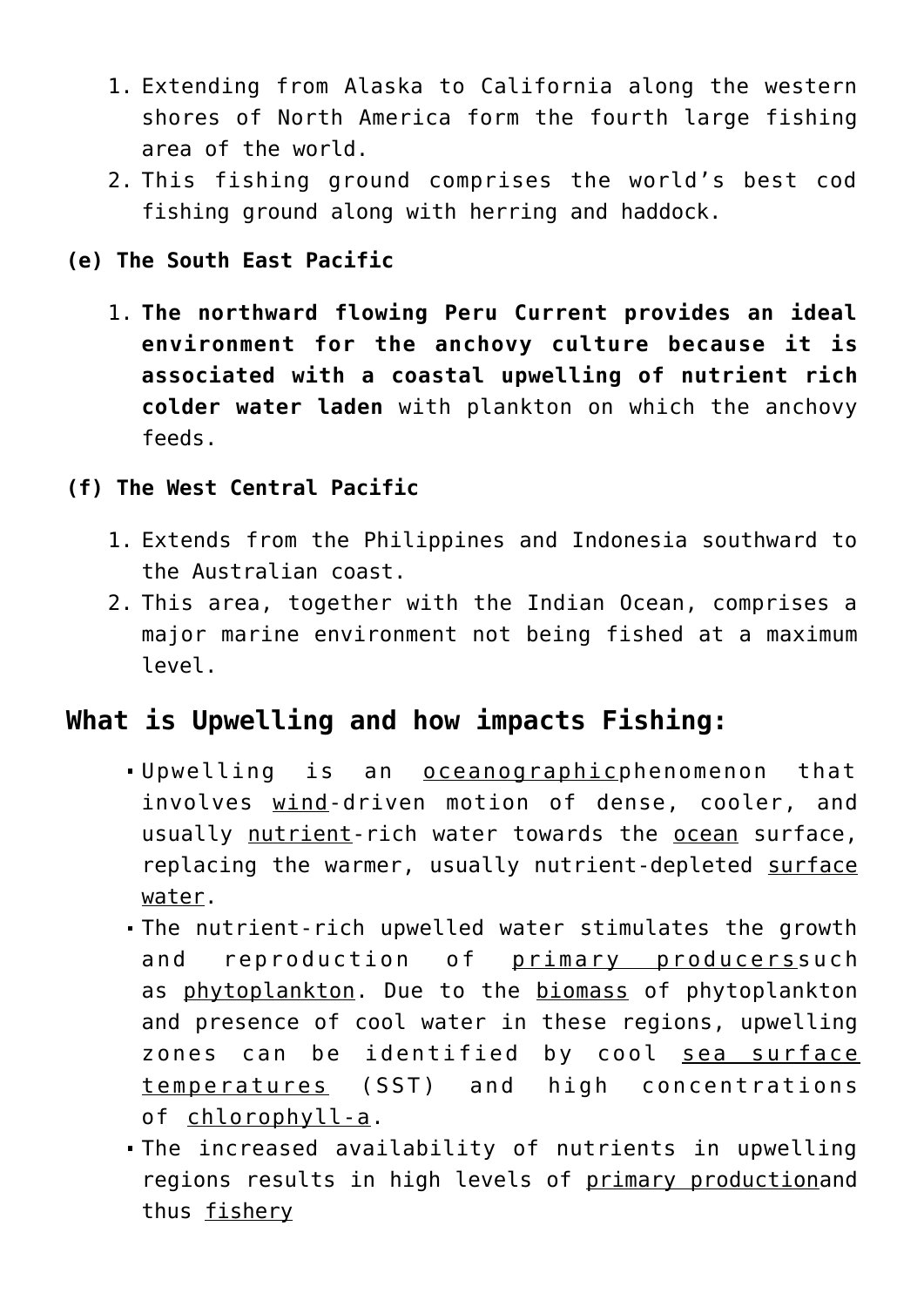### **Threats to fishing**

- 1. Climate Change
- 2. Runoff Pollution
- 3. Shoreline Development
- 4. Urban waste (plastic)
- 5. In-Stream Gravel Mining
- 6. Altered Flows In Rivers And Streams
- 7. Factory Farms
- 8. Disease
- 9. Invasive Fish And Other Aquatic Species
- 10. Pollution from Outboard Motors / chemical released from boats.
- 11. Mechanized fishing (using trawlers)
- 12. Overfishing

#### **Ghost fishing**

**Ghostfishing** is a term that describes what happens when derelict fishing gear 'continues to fish'**.**

Derelict fishing gear, sometimes referred to as "ghost gear," is any discarded, lost, or abandoned, fishing gear in the marine environment. This gear continues to fish and trap animals, entangle and potentially kill marine life, smother habitat, and act as a hazard to navigation. Derelict fishing gear, such as nets or traps and pots, is one of the main types of debris impacting the marine environment today.

The issue of "ghost fishing" was first brought to the attention of world at the 16th Session of the FAO Committee on Fisheries in April 1985.

#### **The main impacts of abandoned or lost fishing gear are:**

- Continued catches of fish known as "ghost fishing" and other animals such as turtles, seabirds, and marine mammals, who are trapped and die;
- Alterations of the sea-floor environment; and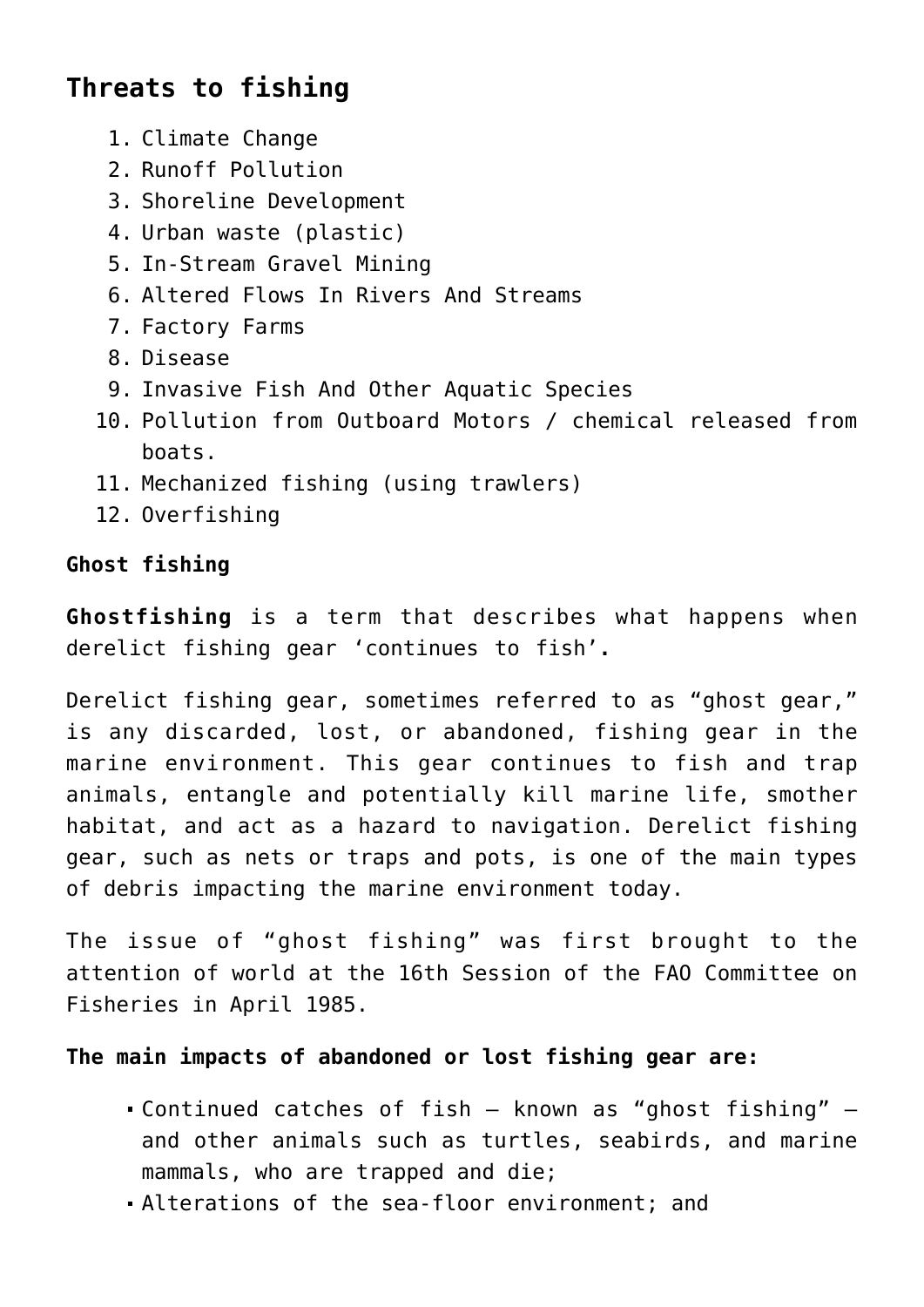The creation of navigation hazards that can cause accidents at sea and damage boats.

### **Solutions**

**The FAO/UNEP report makes a number of recommendations for tackling the problem of ghost nets:**

- 1. **Financial incentives.** Economic incentives could encourage fishers to report lost gear or bring to port old and damaged gear, as well as any ghost nets they might recover accidentally while fishing.
- 2. **Marking gear.** Not all trash gear is deliberately dumped, so marking should not be used to "identify offenders" but rather better understand the reasons for gear loss and identify appropriate, fishery-specific preventative measures.
- 3. **New technologies.** New technologies offer new possibilities for reducing the probability of ghost fishing. Sea-bed imaging can be used to avoid undersea snags and obstacles. Using GPS, vessels can mark locations where gear has been lost, facilitating retrieval, and transponders can be fitted to gear in order to do the same.
- 4. **Improving collection, disposal and recycling schemes.** It is necessary to facilitate proper disposal of all old, damaged and retrieved fishing gears, according to the report.
- 5. **Better reporting of lost gear.** A key recommendation of the report is that vessels should be required to log gear losses as a matter of course. However a "no-blame" approach should be followed with respect to liability for losses, their impacts, and any recovery efforts, it says.

# **Test yourself- Mould your thought**

Assessing the major threats and shortcomings, discuss how